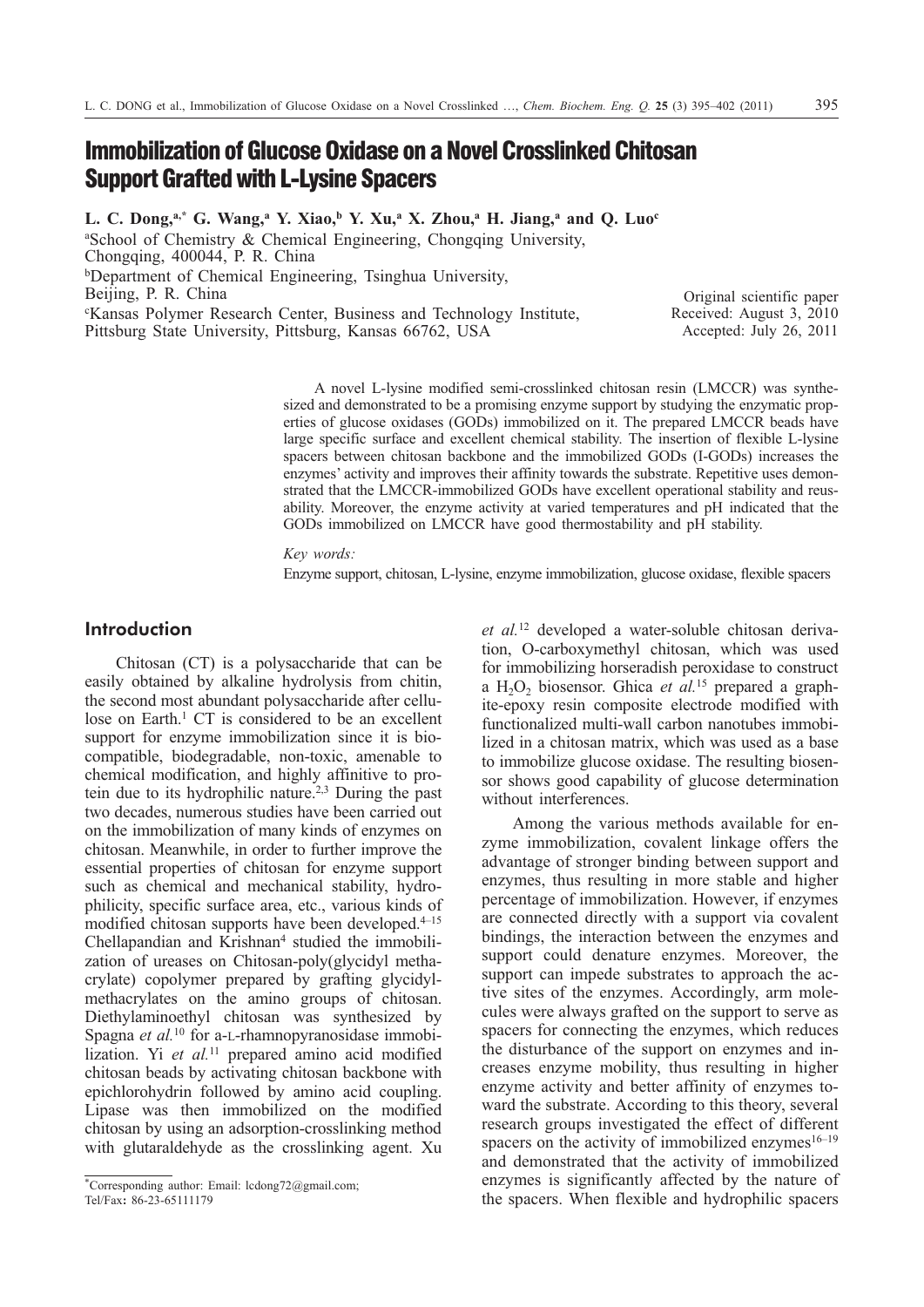were introduced between the support backbone and the functional groups used for immobilization, the enzymes showed much higher activities over those immobilized *via* rigid spacers.

In this paper, a novel chitosan derivative was synthesized by first semi-crosslinking chitosan using glutaraldehyde (GA) followed by grafting flexible L-lysine spacers on its active amino groups. The L-lysine modified semi-crosslinked chitosan resin (LMCCR) beads have excellent chemical stability and large specific surface. The potential application of LMCCR as an enzyme support was investigated by testing the enzymatic activity of glucose oxidases (GODs) immobilized on it. L-lysine molecules are very flexible and highly hydrophilic; their insertion between chitosan backbone and the active amino groups significantly increases the activity of immobilized GODs (I-GODs) and improves the affinity of I-GODs towards the substrates. Therefore, the grafting of L-lysine spacers makes LMCCR beads a more ideal enzyme support than the semi-crosslinked chitosan resin (CCR), whose potential application in enzymatic biosensors and reactions deserves further exploration.

# **Materials and methods**

## Materials and reagents

Glucose oxidase (GOD, EC: 1.1.3.4, Biochemical reagent grade,  $>100$  U mg<sup>-1</sup>, here one U is defined as the amount of GOD that catalyzes the conversion of 1 µmol D-glucose to product D-gluconic acid and  $H_2O_2$  in 1 min at pH = 7.0 and temperature  $= 25$  °C) was purchased from Great Wall Clinical Reagent Co. (Baoding, Hebei Province, China). L-lysine, alanine, 4-aminoantipyrine, N,N-dicyclohexylcarbodiimide (DCC) were purchased from Guoyuan Biotechnology Co. (Shanghai, China) and are all Biochemical Reagent Grade.

Chitosan with the deacetylation degree of 90.3 % was purchased from Yuhuan Biochemical Co. (Hangzhou, China). Aqueous solution of glutaraldehyde (50 %, mass concentration), liquid paraffin, Tween-80, phenol, glucose were purchased from Chongqing Chemical Head Factory (Chongqing, China), and all were of Analytical Reagent Grade.

## Preparation of **L-lysine modified semi-crosslinked chitosan resin (LMCCR) beads**

When chitosan is used as enzyme support, it is usually semi-crosslinked *via* its active amine groups to improve its mechanical and chemical instability. Accordingly, in this study, semi-crosslinked chitosan resin (CCR) was firstly prepared by controlling the dose of the crosslinking agent. Then, CCR was modified by grafting L-lysines on its active amine groups to synthesize LMCCR. The reaction scheme of the synthesis procedure of LMCCR is illustrated in Fig. 1, the experimental procedure was briefly



*bonds (b) Grafting reaction of L-lysines on CCR to synthesize LMCCR. These figures have been reported previously by Xiao and Zhou.20*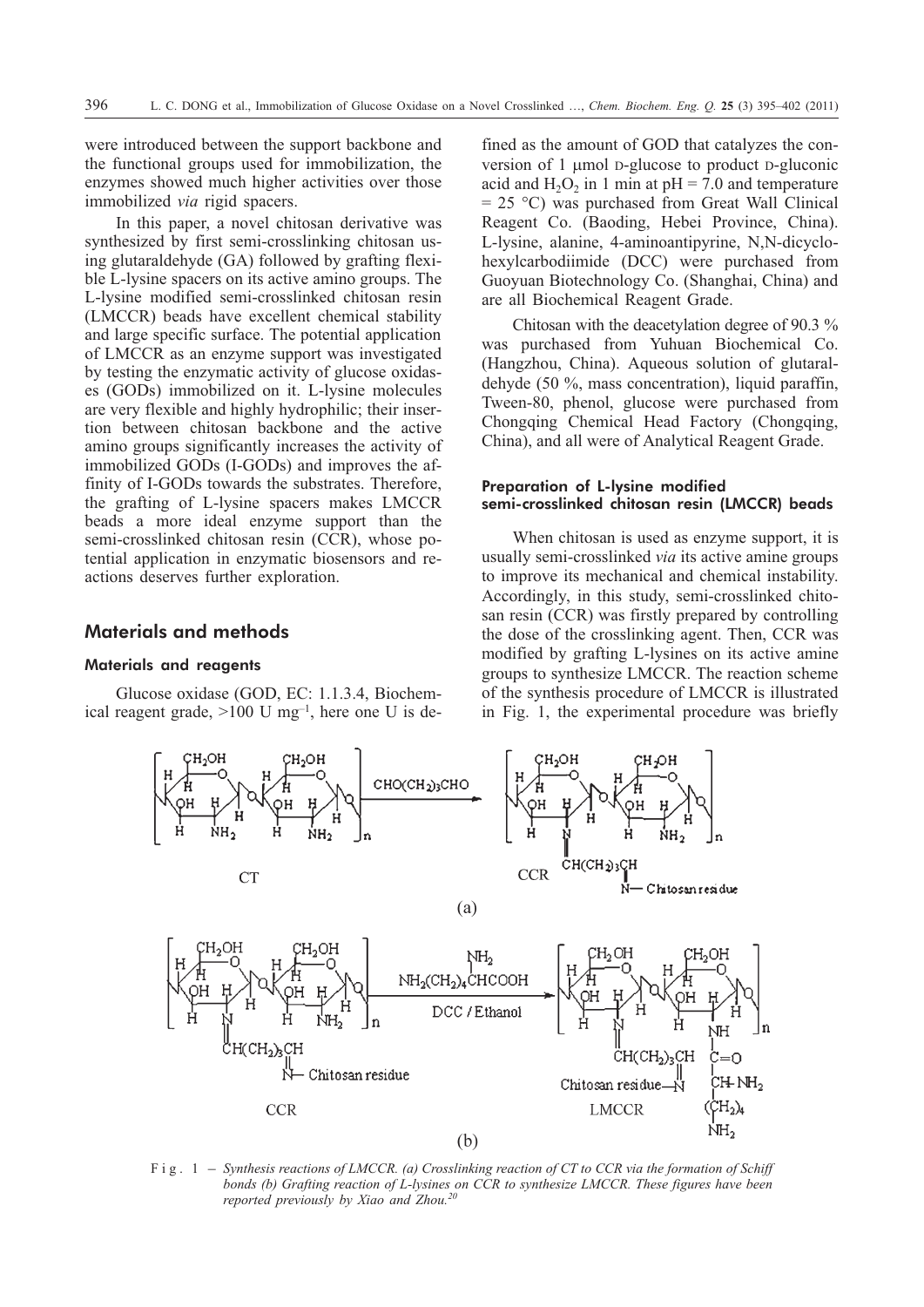introduced here and a more detailed description has been reported by Xiao and Zhou.<sup>20</sup>

In the first step to prepare CCR, 300 mL chitosan solution (2 %, w/v) in HCl (1 %, w/v) was firstly added into the mixed liquid of 300 mL paraffin oil and 1.0 mL Tween-80 under vigorous stirring by mechanical stirrer at room temperature. After 30 min, 30 mL glutaraldehyde solution (5 %, v/v) and 6.0 g CaCO<sub>3</sub> powder were slowly added into the liquid. Then, the reaction system was heated to 40 °C; after stirring for 1 h, the pH of the system was adjusted to 10.0 using a NaOH solution. Subsequently, the reaction system was heated to 60 °C, under which it was stirred for 3 h. Subsequently, the reaction mixtures were vacuum-filtered to obtain the crude product, which was washed with petroleum ether and ethanol successively, to remove the residual paraffin oil and Tween-80. After being added into HCl  $(0.2 \text{ mol } L^{-1})$  to dissolve  $CaCO<sub>3</sub>$  for forming pore networks, the crude product was washed using DI water to obtain the expected CCR product.

In the second step, after CCR was suspended in 300 mL L-lysine solution  $(0.1 \text{ mol } L^{-1})$  for 30 min to adsorb L-lysines, 0.03 mol DCC (dissolved in 20 mL of 95 % ethanol) was added to induce the acylation reaction. After the reaction was carried out at room temperature for 1 h under gentle agitation, the reaction mixtures were vacuum-filtered to obtain the crude LMCCR product, which was washed using ethanol (95 %) and DI water successively, to obtain the final product. Since DCC can also induce the self-reaction between L-lysines, the amount of L-lysine used in the process was overdosed.

#### Enzyme immobilization

In this study, GOD was chosen as a model enzyme to study the potential application of LMCCR as an enzyme support. The immobilization of GOD on LMCCR was implemented by using a support-activation method.<sup>21,22</sup> 10.0 g LMCCR was first dispersed in 100 mL phosphoric acid-citric acid buffer, into which 25 mL GA solution (1.0 %, mass concentration) was dripped. After 1 h reaction at 25 °C, the liquid was filtrated and washed to obtain the activated LMCCR support. Subsequently, the activated support was dispersed in the phosphoric acid-citric acid buffer solution again, and 25 mL GOD solution (80 U  $L^{-1}$ ) in the same buffer was slowly added under mild stirring. After 1 h treatment at 25 °C, the reaction system was washed to obtain the immobilized enzymes, which were washed using DI water and stored at 4 °C before being used.

After the immobilization, the total mass of enzymes in the filtrate was measured using the Bradford method<sup>23, 24</sup> to calculate the mass of the immobilized GODs. The GOD coupling ratio was then determined according to eq. 1.

$$
GOD coupling ratio =
$$
\n
$$
= \frac{\text{mass of I-GOD}}{\text{total mass of GOD in solution before immobilization}} \cdot 100\%
$$

-

#### Determination of enzyme activity

The enzyme activity of both free and immobilized GODs was assayed using a 4-Aminoantipyrine colorimetric method.25 The principle of this method is that the GOD-catalyzed oxidation of glucose generates  $H_2O_2$ , which can rapidly react with 4-aminoantipyrine to generate red quinoneimine dye under the catalysis of horseradish peroxidase. Among these two sequential reactions, the oxidation of glucose is the limiting step, the reaction rate of which is much slower than the oxidation of 4-aminoantipyrine to red quinoneimine dye. For the concentration of red quinoneimine dye, which can be measured by using a colorimetric method, is proportional to  $H_2O_2$  amount generated by the enzyme-catalyzed oxidation of glucose, one can determine GOD activity by measuring the red quinoneimine dye using a colorimetric method.

In the process, a specific amount of soluble GOD or suspended I-GOD was added to a reaction solution containing 1.5 mL of mixed chromogenic reagents and 1.5 mL of 6.5 % (w/v) glucose solution. The mixed chromogenic reagents were freshly prepared, containing 3.5 mg horseradish peroxidase, 3.5 mg 4-aminoantipyrine, 1 mL of 3.0 %  $(w/v)$ phenol solution and 20 mL of 0.2 mol  $L^{-1}$  sodium phosphate buffer. About 10 minutes after the reaction, the absorbance of the solution at 500 nm was measured and the GOD or I-GOD activity (U mg–1) was determined according to a standard calibration curve relating the enzyme activity with the absorbance. The activity retention of I-GOD (immobilization percent) was determined according to eq. 2. Here, one unit of enzyme activity (1 U) is defined as the amount of GOD that catalyzes the conversion of glucose to product 1  $\mu$ mol H<sub>2</sub>O<sub>2</sub> in 1 min at the above operating condition.

$$
I\text{-GOD activity retention} =
$$
\n
$$
= \frac{\text{specific activity of I-GOD}}{\text{specific activity of free GOD}} \cdot 100 \%
$$
\n
$$
(2)
$$

# Determination of Michaelis-Menten kinetic parameters

The Michaelis-Menten kinetic parameters,  $K<sub>m</sub>$ and  $V_{\text{max}}$  were determined according to the Lineweaver-Burk plots, in which the experimental reaction rates and the corresponding substrate con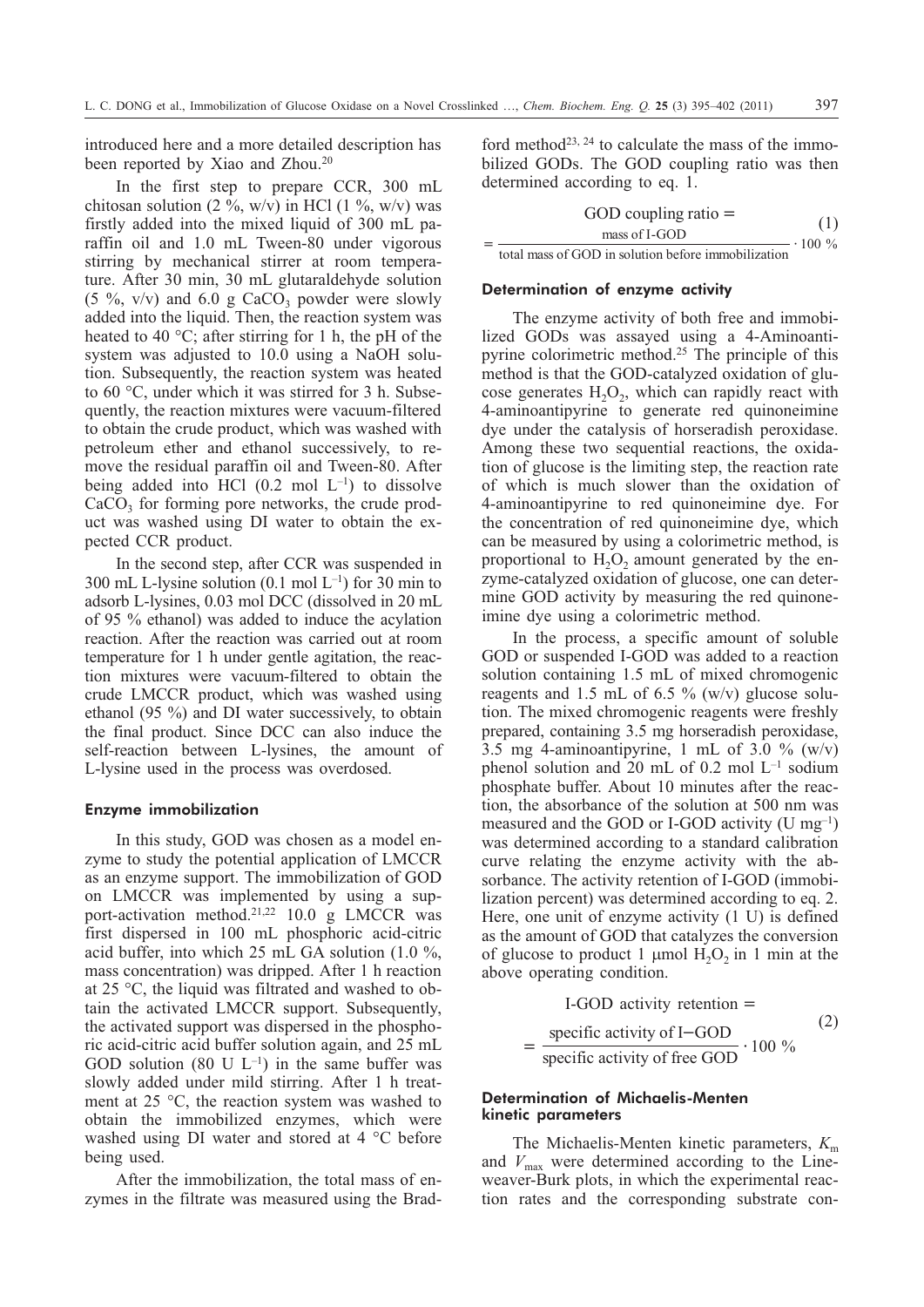centrations were fitted into the adjusted Michaelis-Menten equation (eq. 3) by using a linear regression method in Excel. In eq. 3,  $V_0$  and  $V_{\text{max}}$  are, respectively, the initial reaction rate and the maximum reaction rate achieved by the enzyme-catalyzed reaction; [*S*] is the substrate concentration; Michaelis constant,  $K<sub>m</sub>$  is the substrate concentration at which the reaction rate is half of  $V_{\text{max}}$ .

$$
\frac{1}{V_0} = \frac{K_{\text{m}}}{V_{\text{max}}} \cdot \frac{1}{[S]} + \frac{1}{V_{\text{max}}}
$$
(3)

# **Results and discussion**

## LMCCR synthesis and characterization

The primary amino groups in CT are very active and can serve as the reactive groups for both the crosslinking and spacer grafting reactions.26 The synthesis procedure of LMCCR illustrated in Fig. 1 was confirmed in a previous publication.<sup>20</sup> The chemical structure of the synthesized CCR and LMCCR was characterized by using FTIR, 13C-NMR and XRD, which demonstrated that the amino groups in chitosan had participated in the formation of both the Schiff bonds (N=C) during the crosslinking reaction and the amide bonds during the grafting of L-lysines. The grafting of L-lysines inserts a flexible spacer between chitosan backbone and the free amino groups and makes LMCCR possess some excellent properties as an ideal enzyme support.

SEM images show that the prepared LMCCR beads are porous microspheres, whose diameter is around  $800-1000$  µm and pore size is around  $50-100$   $\mu$ m in diameter. The BET specific surface of LMCCR is 403  $m^2$  g<sup>-1</sup> and that of CCR is 769 m<sup>2</sup> g<sup>-1</sup>, which is much larger than that of chitosan  $(285 \text{ m}^2 \text{ g}^{-1})$ .<sup>20</sup> Chitosan is dissoluble in acidic media due to the protonation of the primary amino groups at low pH.27 Both CCR and LMCCR swell in acidic media instead of dissolving because the crosslinking reaction creates covalent bindings between chitosan backbones, leading to the formation of a network structure. Thus, the crosslinking treatment endows CCR and LMCCR with better chemical stability, which makes them suitable enzyme supports at various pH.<sup>20</sup>

#### GOD immobilization on LMCCR

Glucose oxidase (GOD) (EC: 1.1.3.4) is an enzyme that naturally catalyses the oxidation of  $\beta$ -D-glucose to D-gluconic acid. In this study, the properties of GODs immobilized on LMCCR were investigated with the aim to verify the potential application of LMCCR as an enzyme support. Because the properties of I-GODs are affected by the operating conditions of the immobilization process, the immobilization of GODs on LMCCR was performed at the optimum conditions obtained via a group of orthogonal experiments: GOD : GA : Amino groups in LMCCR =  $15 \cdot 10^{-5}$ : 0.55: 1 (mol/mol/mol);  $pH = 8.0$ ; immobilization time = 3.5 h.

After the completion of immobilization, the activity of GODs immobilized on both CCR and LMCCR was determined at 45  $^{\circ}$ C and pH =5.5. The results, as well as the activity retention and coupling ratio, are shown in Table 1. Rauf *et al.*<sup>25</sup> studied the immobilization of GODs on a novel cellulose acetate–polymethylmethacrylate membrane, the maximum activity retention that they reported was 75 %, which is higher than the activity retention for the CCR-immobilized GODs but lower than that for the LMCCR-immobilized GODs. However, they acquired a much higher coupling ratio of around 94 %. The maximum activity retention reported by Bautista *et al.*<sup>28</sup> when investigating the immobilization of GOD on amorphous  $A_1PO_4$  support is 79.17 % with a corresponding coupling ratio of 54.95 %. Table 1 – *Results of GOD immobilization*

| Items   |              | Activity $\begin{vmatrix} \text{Activity} \\ \text{U} \text{ mg}^{-1} \text{ support} \end{vmatrix}$ tention (%) attio (%) |       | Coupling |
|---------|--------------|----------------------------------------------------------------------------------------------------------------------------|-------|----------|
| Support | <b>CCR</b>   | 3.31                                                                                                                       | 64.87 | 27.85    |
|         | <b>LMCCR</b> | 7.86                                                                                                                       | 82.65 | 50.12    |

Since an L-lysine molecule has two amino groups, LMCCR possesses more free amino groups due to the grafting of L-lysines and is able to immobilize more GODs. Consequently, the coupling ratio of GODs immobilized on LMCCR is about 1.8 times that on CCR, indicating that the amount of GODs immobilized on unit LMCCR is 1.8 times that on unit CCR. Meanwhile, the activity retention of I-GODs on LMCCR is 1.28 times that on CCR, demonstrating that the activity of unit GOD immobilized on LMCCR is 28 % higher than the activity of unit GOD immobilized on CCR due to the presence of flexible L-lysine spacers. Summarily, LMCCR is not only able to immobilize more GODs than CCR, but also the GODs immobilized on LMCCR are more active. The combination of these two factors leads to the result that I-GODs on unit LMCCR exhibit much higher activity than those on unit CCR, 7.86 versus 3.31.

## I-GOD properties

#### *Michaelis-Menten kinetic parameters*

Fig. 2 shows the Linweaver-Burk plots for free GOD, GOD immobilized on both CCR and LMCCR in catalyzing the oxidation of glucose,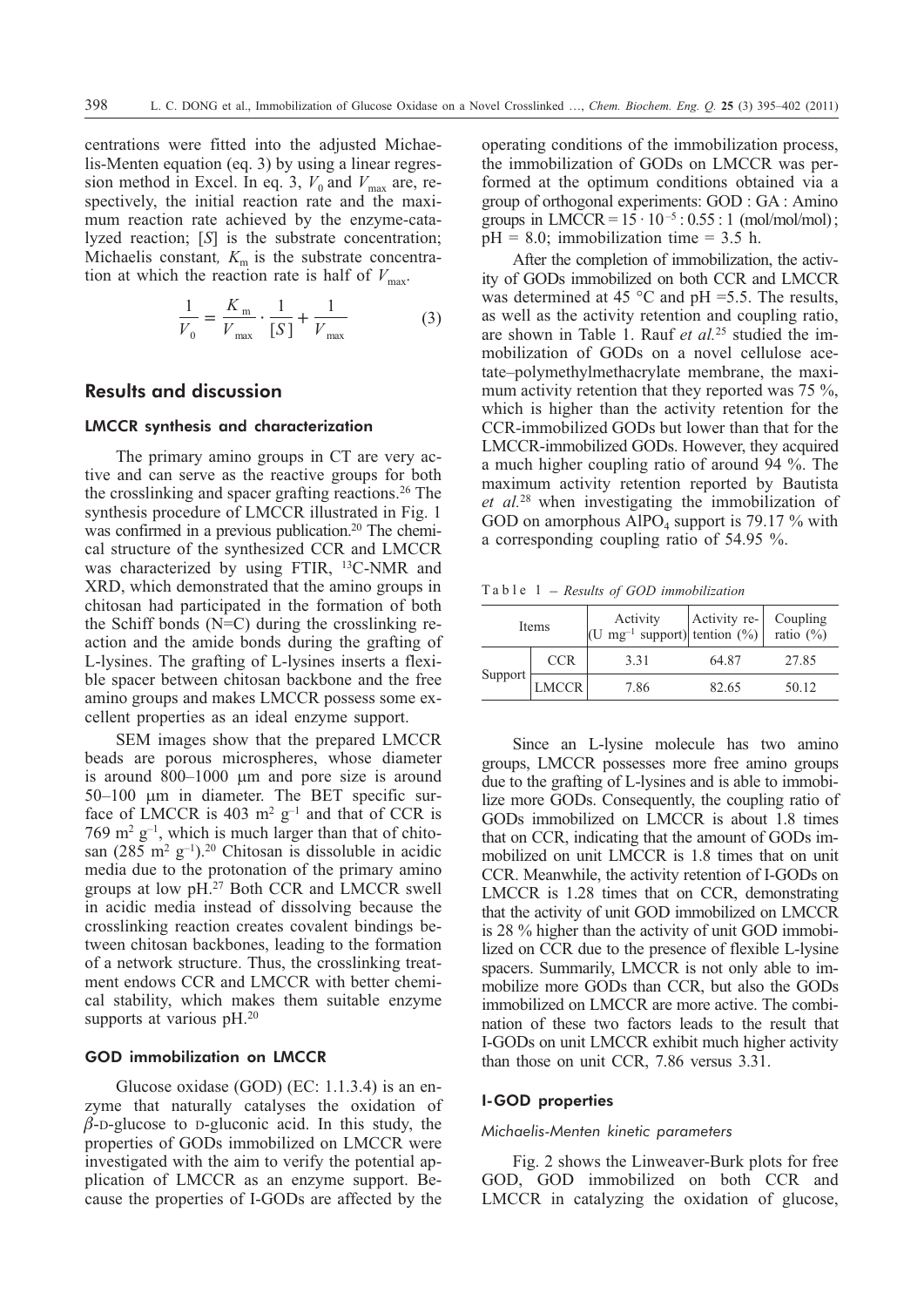

free GOD and immobilized GOD.  $\bullet$ : free GOD,  $\blacksquare$ : GOD im*mobilized on LMCCR,* ▲: GOD immobilized on CCR.

and Table 2 lists the corresponding values of  $K<sub>m</sub>$ and  $V_{\text{max}}$ . The Michaelis constant for GOD was calculated by various researchers and they found differences in their values depending on GOD nature and the testing conditions. The  $K<sub>m</sub>$  value for the free GOD from *T. favus* is calculated to be 10.9 mmol  $L^{-1}$ , <sup>29</sup> and 33 mmol  $L^{-1}$  from *A. niger*,<sup>30</sup> The calculated  $K<sub>m</sub>$  value for free GOD in this study is 20.01 mmol  $\mathbf{L}^{-1}$ , which is a reasonable result based on the previous reports.31

Table 2 – *Michaelis-Menten kinetic parameters for free GOD and immobilized GOD*

| Enzyme                | $K_{\rm m}$ (mmol $L^{-1}$ ) | $V_{\text{max}}$ (U mg <sup>-1</sup> ) |  |
|-----------------------|------------------------------|----------------------------------------|--|
| Free GOD              | 20.01                        | 19.68                                  |  |
| <b>I-GOD on LMCCR</b> | 33.71                        | 16.45                                  |  |
| <b>I-GOD</b> on CCR   | 48.27                        | 14.64                                  |  |

Once an enzyme was immobilized, its affinity toward the substrate decreased due to the steric hindrance of the active sites by the support, the loss of enzyme flexibility necessary for substrate binding, and the possible change of enzyme structure resulting from the multi-point covalent attachment with the support. Accordingly,  $K<sub>m</sub>$  of GODs immobilized on both CCR and LMCCR becomes higher than that of free GODs, and  $V_{\text{max}}$  becomes lower, demonstrating that the affinity of I-GODs toward glucose is decreased, which is a typical result for the transfer of free enzymes to immobilized state.32 However, compared with CCR-immobilized GOD,  $K<sub>m</sub>$ of GODs immobilized on LMCCR is lower and  $V_{\text{max}}$  is higher, demonstrating that LMCCR-immobilized I-GODs have better affinity towards the substrate since the grafted L-lysine spacers reduce the disturbance of chitosan backbone on I-GODs and increase enzyme mobility. Therefore, it can be observed that LMCCR is a more ideal enzyme support than CCR.

In the report by Rauf *et al.,*<sup>25</sup> once GOD was immobilized on the novel cellulose acetate-polymethylmethacrylate membrane, its  $K<sub>m</sub>$  value increased 2.4 times from  $17.42$  mmol  $L^{-1}$  to 41.65 mmol  $L^{-1}$ . In comparison, the  $K<sub>m</sub>$  value for the LMCCR-immobilized GOD is only 1.68 times that of the free GOD, indicating that LMCCR is a better enzyme support from one aspect.

#### *The effect of temperature on I-GOD activity*

After immobilization, enzymes become more "rigid", which impairs their activity; consequently, the activity of immobilized enzymes is always lower than that of free enzymes. However, immobilized enzymes, especially in a covalently bound system, become more stable against heat and denaturing agents, they can function in a broader range of pH and temperatures.<sup>33</sup> Fig. 3 compares the enzyme activities of GODs immobilized on LMCCR with that of free GODs at different temperatures, where the relative enzyme activity is the ratio between the enzyme activity at different temperature with the maximum enzyme activity at the optimum temperature. The result shows that the optimum temperature of free GODs is  $35 \text{ °C}$ , the deviation from the optimum temperature leads to a significant decrease in their activity. The optimum temperature for I-GOD was found to be 45 °C and it can keep relatively high activity in a broad range from 25 to 60 °C. This result agrees with the previous reports that optimum temperature is increased during enzyme immobilization and the immobilized enzymes have better thermostability.34–37

To further study the thermostability of I-GOD, its activity under a high temperature (60 °C) was in-



*LMCCR-immobilized GOD at different temperatures at pH = 6. -: free GOD,* -*: GOD immobilized on LMCCR.*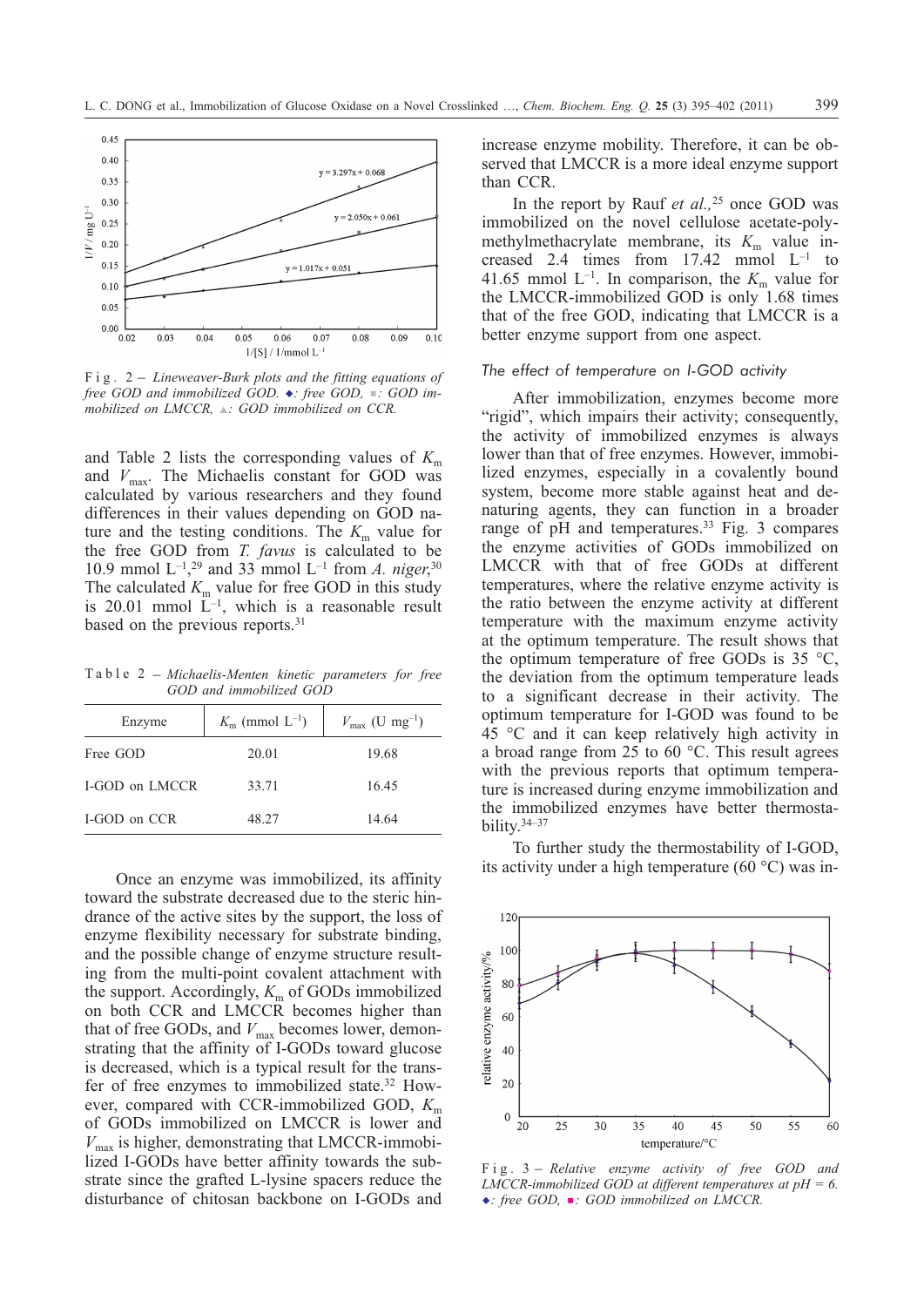

*LMCCR-immobilized GOD versus time at 60 °C. -: free GOD,*  $\blacksquare$ : GOD immobilized on LMCCR.

vestigated. Fig. 4 compares the time course of the activity of I-GODs under 60 °C in a phosphate buffer ( $pH = 6$ ) with that of free GODs, where the relative enzyme activity is the ratio between the enzyme activity at different time with its initial activity. After being heated, the samples were quickly cooled and assayed for enzymatic activity at 35 °C. After 3 h treatment, the activity of free GODs was only 15 % of its initial activity, while I-GODs could keep 85 % of their initial activity. By fitting the activity data to a linear equation, the half-life of the I-GOD activity at 60 °C is estimated to be 10 h, 5 times higher than that of the free GOD. By using the same procedure, the half-life of I-GOD activity stored at  $\hat{4}$  °C is calculated to be 270 days (Fig. 5).



*GOD stored at 4 °C*

## *Reusability*

Fig. 6 shows the enzyme activity of GOD immobilized on LMCCR after repetitive uses, where the relative enzyme activity is the ratio between the residual activity of I-GOD after being used for spe-



cific times with its initial activity. After 16 uses, I-GOD can still retain 80.40 % of its initial activity. According to the fitting curve, the half-life of I-GOD is estimated to be 39 times, demonstrating that the I-GOD has excellent operational stability. For comparison, the half-life of GOD immobilized on the novel cellulose acetate–polymethylmethacrylate membrane is 30 min, $^{25}$  indicating that LMCCR-immobilized GOD has a better operational stability.

*pH*

Every enzyme has an optimum pH range, in which the enzyme has the highest activity. Deviation from the optimum pH leads to a significant decrease in enzyme activity because pH affects the dissociation states of both enzyme and substrates. Immobilization varies enzyme's micro-environment and conformation; therefore, the optimum pH of the immobilized enzymes is usually different from that of free enzymes in general cases. $38-41$  Fig. 7 shows that the optimum pH for I-GOD (pH  $= 5.5$ ) is shifted to a more acidic range compared to that for free GOD ( $pH = 6$ ). One reason for this observation is due to the deviation of the local pH around I-GODs from the bulk pH, which resulted from the



*LMCCR-immobilized GOD at different pH. ◆: free GOD,*  $\triangle$ : GOD immobilized on LMCCR. Temperature = 35 °C.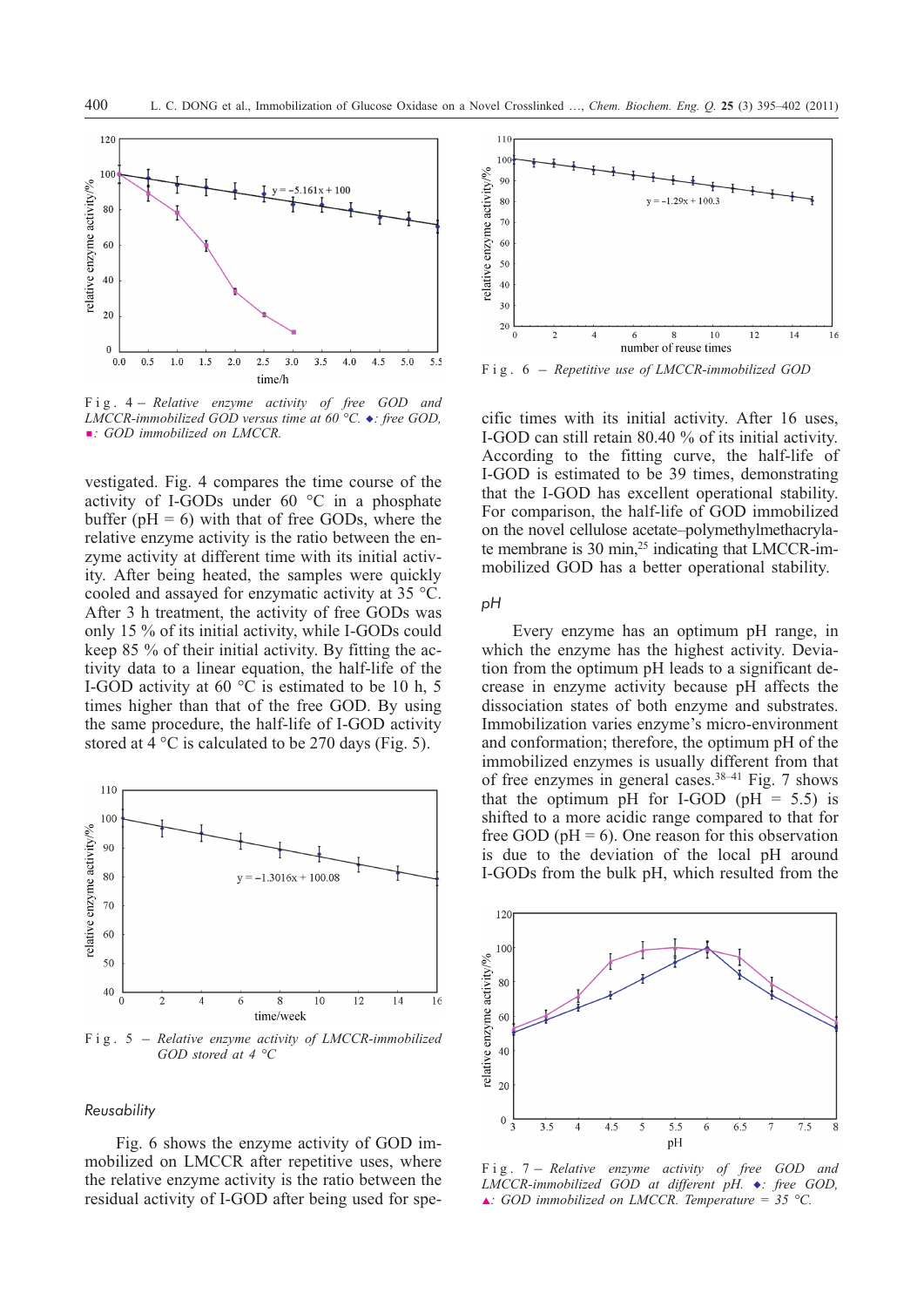attraction of cations by the support.42 LMCCR is an anionic support; its amino groups are positively charged in water, which attract cations in the solution to aggregate in the vicinity of LMCCR. Thus, pH in the local microenvironment around I-GODs is higher than the bulk pH. In order to make the local pH equal to the optimum functional pH, the bulk pH has to be shifted downward. Another reason is due to the steric hindrance of the crosslinked LMCCR, which obstructs the diffusion of protons to the bulk. Fig. 6 also demonstrates that I-GOD is less sensitive to pH variation; it maintains relatively high activity at a broader pH range, which confirms the increased pH stability of I-GODs compared with free GODs.

# **Conclusions**

A novel chitosan derivative was synthesized by first semi-crosslinking CT using GA followed by grafting flexible L-lysine spacers via the active amino groups. The prepared LMCCR has excellent physical and chemical properties; the investigations on the enzymatic properties of immobilized GODs demonstrated that the prepared LMCCR beads are a promising enzyme support, whose potential application in enzymatic biosensors and reactions deserves further exploration. Compared with GOD immobilized on CCR, the insertion of flexible L-lysine spacers between chitosan backbone and the active amino groups increases the activity of the immobilized GOD and improves its affinity towards the substrate. Repetitive uses demonstrated that the LMCCR-immobilized GODs have excellent operational stability. Moreover, the enzyme activity at varied temperatures and pH indicated that the LMCCR-immobilized GODs have good thermostability and pH stability.

# *ACKNOWLEDGEMENT*

*The present work was supported by Grants CDJZR10220010, CDJXS10221138, CDJX11221169, CDJXS11221170, and CDJXS10221140 from the Fundamental Research Funds for the Central Universites, China.*

# List of symbols

BET - Brunauer-Emmett-Teller

- $CT$  chitosan
- $CCR crosslinked$  chitosan
- DCC N,N-dicyclohexylcarbodiimide
- $GA glutaraldehyde$
- $GOD -$  glucose oxidase
- I-GOD immobilized GOD

 $K<sub>m</sub>$  – Michaelis constant

LMCCR L-lysine modified semi-crosslinked chitosan

- $S_w$  the swelling percentage
- [*S*]  $-$  substrate concentration, mol  $L^{-1}$
- $V_0$  the initial reaction rate, mol  $L^{-1} S^{-1}$
- $V_{\text{max}}$  maximum reaction rate, mol L<sup>-1</sup> *S*<sup>-1</sup>
- SEM Scanning electron microscopy

#### References

- 1. *Ravi Kumar, M. N. V., Muzzarelli, R. A. A., Muzzarelli, C., Sashiwa, H., Domb, A. J.,* Chem. Rev. **104** (2004) 6017.
- 2. *Ravi Kumar, M. N. V.,* React. Funct. Polym. **46** (2000) 1.
- 3. *Krajewska, B.,* Enzyme Microb. Tech. **35** (2004) 126.
- 4. *Chellapandian, M., Krishnan, M. R. V.,* Process Biochem. **33** (1998) 595.
- 5. *Ghanem, A., Ghaly, A.,* J. Appl. Polym. Sci. **91** (2004) 861.
- 6. *Hung, T., Giridhar, R., Chiou, S., Wu, W.,* J. Mol. Catal. B: Enzym. **26** (2003) 69.
- 7. *Kumar, S., Dwevedi, A., Kayastha, A. M.,* J. Mol. Catal. B: Enzym. **58** (2009) 138.
- 8. *Petach, H. H., Driscoll, J.,* Biotechol. Bioeng. **44** (1994) 1018.
- 9. *Sjoholm, K. H., Cooney, M., Minteer, S. D.,* Carbohyd. Polym. **77** (2009) 420.
- 10. *Spagna, G., Barbagallo, R. N., Casarini, D., Pifferi, P. G.,* Enzyme Microb. Tech. **28** (2001) 427.
- 11. *Tripathi, P., Kumari, A., Rath, P., Kayastha, A. M.,* J. Mol. Catal. B: Enzym. **49** (2007) 69.
- 12. *Xu, Q., Mao, C., Liu, N., Zhu, J., Shen, J.,* React. Funct. Polym. **66** (2006) 863.
- 13. *Ye, P., Xua, Z., Che, A., Wu, J., Seta, P.,* Biomaterials **26** (2005) 6394.
- 14. *Yi, A., Noh, J., Lee, Y.,* J. Mol. Catal. B: Enzym. **57** (2009) 123.
- 15. *Ghica, M. E., Pauliukaitea, R., Fatibello-Filho, O., Bretta, C. M. A.,* Sensor Actuat B: Chem. **142** (2009) 308.
- 16. *Zhuang, P., Butterfield, D. A.,* J. Appl. Polym. Sci. **47** (1993) 1329.
- 17. *Itoyama, K., Tanibe, H., Hayashij, T., Ikadal, Y.,* Biomaterials **15** (1994) 107.
- 18. *Jayakumari, V. C., Rajasekharan Pillai, V. N.,* J. Appl. Polym. Sci. **42** (1991) 583.
- 19. *Wei, R., Shen, B., Liu, X., Wang, H., Wang, Y., Ouyang, P.,* Chin. J. Process Eng. **5** (2005) 184.
- 20. *Xiao, Y., Zhou, X.,* React. Funct. Polym. **68** (2008) 1281.
- 21. *Monsan, P.,* J. Mol. Catal. **3** (1978) 371.
- 22. *Betancor, L., López-Gallego, F., Hidalgo, A. , Alonso-Morales, N., Gisela Dellamora-Ortiz Cesar Mateo, G., Fernández-Lafuente, R*., Enzyme Microb. Tech. **39** (2006) 877.
- 23. *Bradford, M. M.,* Anal. Biochem*.* **72** (1976) 248.
- 24. *Noble, J. E., Bailey, M. J. A.,* Methods Enzymol. **463** (2009) 73.
- 25. *Rauf, S., Ihsan, A., Akhtar, K., Ghauri, M. A., Rahman, M., Anwar, M. A., Khalid, A. M.,* J. Biotechnol. **121** (2006) 351.
- 26. *Şenel, S., McClure, S. J., Adv. Drug Delivery Rev.* 56 (2004) 1467.
- 27. *Rinaudo, M.,* Prog. Polym. Sci. **31** (2006) 603.